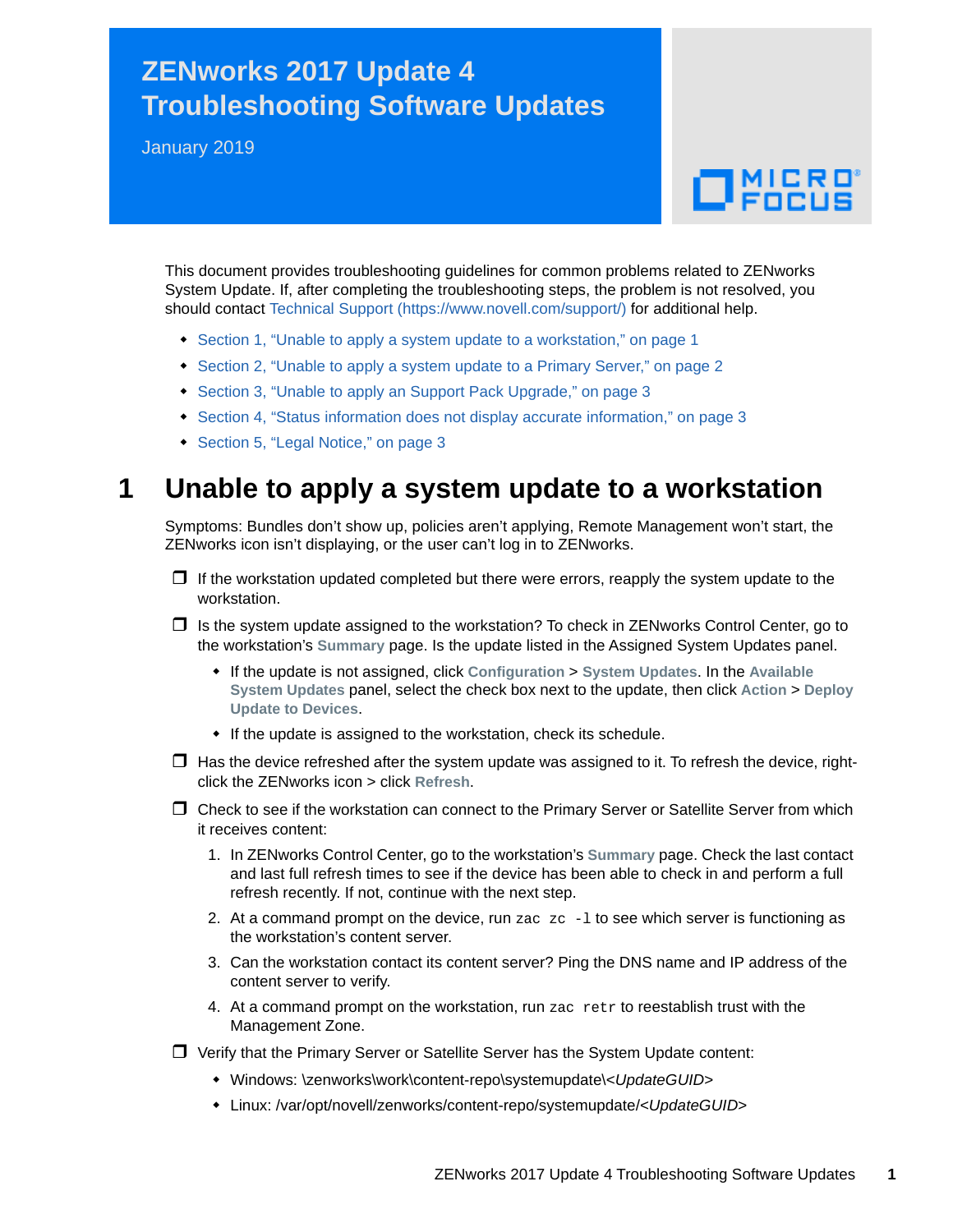To see the <*UpdateGUID*>, click the update (on the System Update page).

- $\Box$  If the workstation is a Satellite Server, run zac retr at the command prompt to reestablish trust with the Management Zone.
- $\Box$  If the workstation is an 11.3 or newer version of ZENworks, use the standalone updater on it. For information, see [Standalone Agent Updater](https://www.novell.com/documentation/zenworks-2017-update-4/pdfdoc/zen_sys_updates/zen_sys_updates.pdf#b18h06hw) in the [ZENworks System Updates Reference](https://www.novell.com/documentation/zenworks-2017-update-4/pdfdoc/zen_sys_updates/zen_sys_updates.pdf#bookinfo).
- $\Box$  If the workstation version is 11.2.x and the workstation rebooted before the update completed, run this command on device to relaunch update:

%zenworks\_home%/bin/zenupdater -v -c zenupdater.exe -v -c "c:\Program Files\novell\zenworks\logs\system-update\<*UpdateGUID*>\update\_commands.xml"

This command works only if a previous application of the system update was interrupted by a reboot.

 $\Box$  If the issue is still not resolved, contact Support.

#### <span id="page-1-0"></span>**2 Unable to apply a system update to a Primary Server**

- $\Box$  Check all the items in [Unable to apply a system update to a workstation](#page-0-0).
- $\Box$  Did you get an error about rebuilding deployment packages? This only happens after the server is successfully updated. It affects the server's ability to deploy updates to workstations. To fix the problem:
	- 1. At the server's command prompt, run zman surp <**UpdateGUID**> to relaunch the package rebuild. To see the <*UpdateGUID*>, launch ZENworks Control Center, click **Configuration** > **System Update**, then click the update.
	- 2. After about 20 minutes, verify that the packages are being rebuilt by looking in the servers's %*zenworks\_home*%/install/downloads/setup/\_all directory. If some or all of the dates are current, then the packages are being updated. If the dates are not current, contact Support.
- $\Box$  If the system update isn't showing up in ZENworks Control Center after using the zman sui <*update.zip*> command:
	- Check the server's free disk space. It needs free disk space equal to 3x the size of the <*update.zip*> file.
	- On Linux servers, try placing the *<update.zip*> file in the /tmp directory or the /var/opt/ novell directory.
	- Set the permissions for the <*update.zip*> file, then run the zman sui <*update.zip*> command.

On a Windows server, launch the command prompt as Administrator (**Start** menu > rightclick **Command Prompt** > **Run As**).

On a Linux server, run /opt/novell/zenworks/bin/permissions.sh and /opt/novell/ zenworks/bin/core-permissions.sh. This sets the ownership of the ZENworks directories to ZENworks if necessary.

- $\Box$  If you are using an MSSQL server for the ZENworks database, make sure there are no database size issues:
	- Check that the database isn't full.
	- Check the transaction. log size. Shrink the file if it is large. DO NOT delete the file.